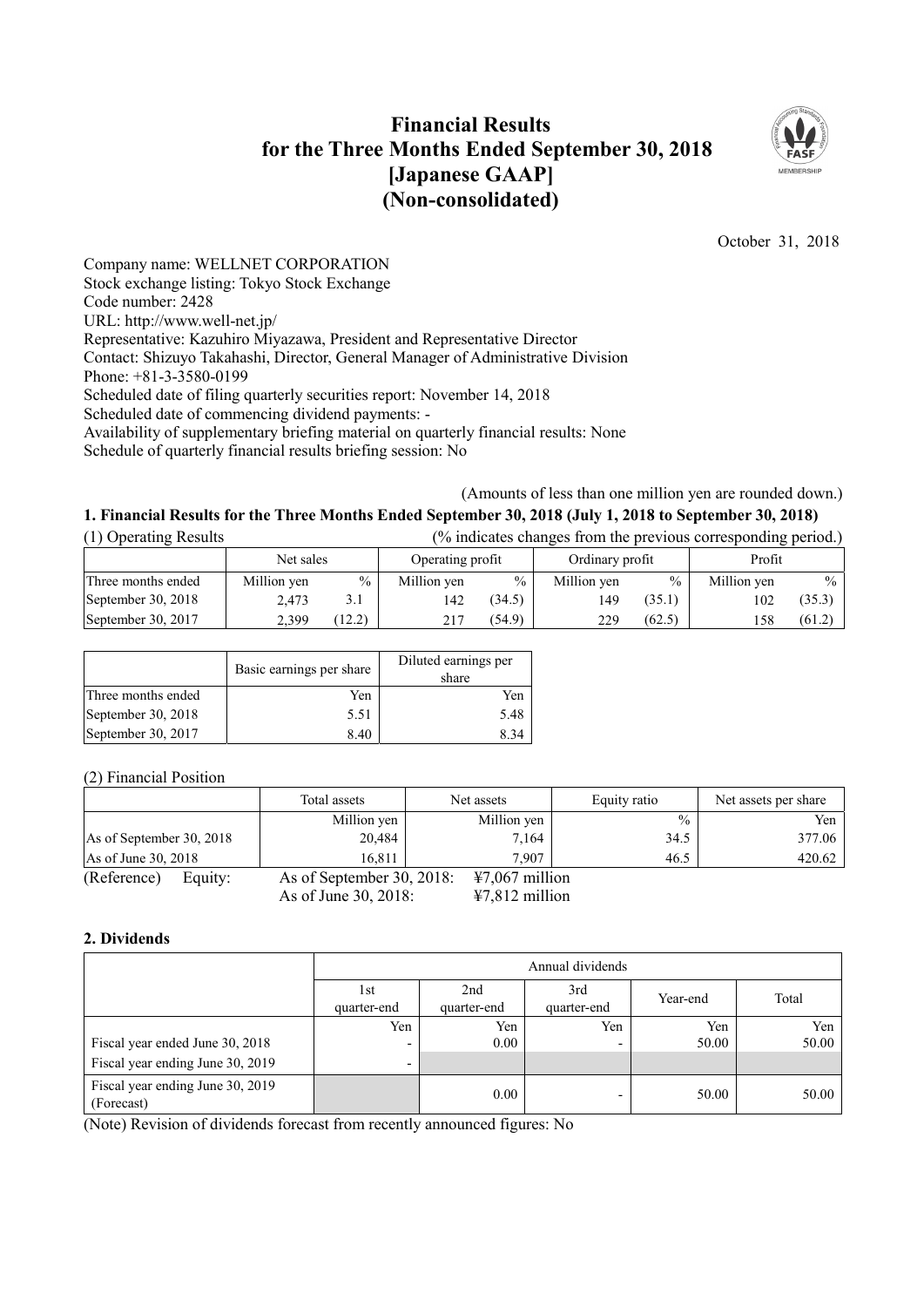## **3. Financial Results Forecast for the Fiscal Year Ending June 30, 2019 (July 1, 2018 to June 30, 2019)**

At this moment, it is difficult to indicate the numerical forecast as there are many uncertain factors that may impact the actual financial results for the fiscal year ending June 30, 2019. The forecast will be announced immediately when it becomes possible to make reasonable forecast.

| (% indicates changes from the previous corresponding period.) |  |  |
|---------------------------------------------------------------|--|--|
|                                                               |  |  |

|            | Net sales   |      | Operating profit         |      | Ordinary profit |               |
|------------|-------------|------|--------------------------|------|-----------------|---------------|
|            | Million yen | $\%$ | Million yen              | $\%$ | Million yen     | $\frac{0}{0}$ |
| First half |             |      |                          |      |                 |               |
| Full year  |             |      | $\overline{\phantom{0}}$ | -    |                 |               |

|            | Profit      |                          | Basic earnings per share |
|------------|-------------|--------------------------|--------------------------|
|            | Million yen | $\frac{0}{0}$            | Yen                      |
| First half |             | $\overline{\phantom{0}}$ |                          |
| Full year  |             | -                        |                          |

(Note) Revision of financial results forecast from recently announced figures: No

## **\* Notes:**

(1) Adoption of special accounting procedures for preparing quarterly financial statements: No

- (2) Changes in accounting policies, changes in accounting estimates and retrospective restatement
	- 1) Changes in accounting policies due to the revision of accounting standards: No
	- 2) Changes in accounting policies other than 1) above: No
	- 3) Changes in accounting estimates: No
	- 4) Retrospective restatement: No
- (3) Total number of issued shares (common shares)
	- 1) Total number of issued shares at the end of the period (including treasury shares): As of September 30, 2018: 19,400,000 shares As of June 30, 2018: 19,400,000 shares
	- 2) Total number of treasury shares at the end of the period: As of September 30, 2018: 657,256 shares As of June 30, 2018: 825,656 shares
	- 3) Average number of shares during the period: Three months ended September 30, 2018: 18,659,277 shares Three months ended September 30, 2017: 18,895,775 shares

\* These financial results are outside the scope of quarterly review procedures by a certified public accountant or an audit corporation.

\* Explanation of the proper use of financial results forecast and other notes

At this moment, it is difficult to indicate the numerical forecast as there are many uncertain factors that may impact the actual financial results for the fiscal year ending June 30, 2019. The forecast will be announced immediately when it becomes possible to make reasonable forecast.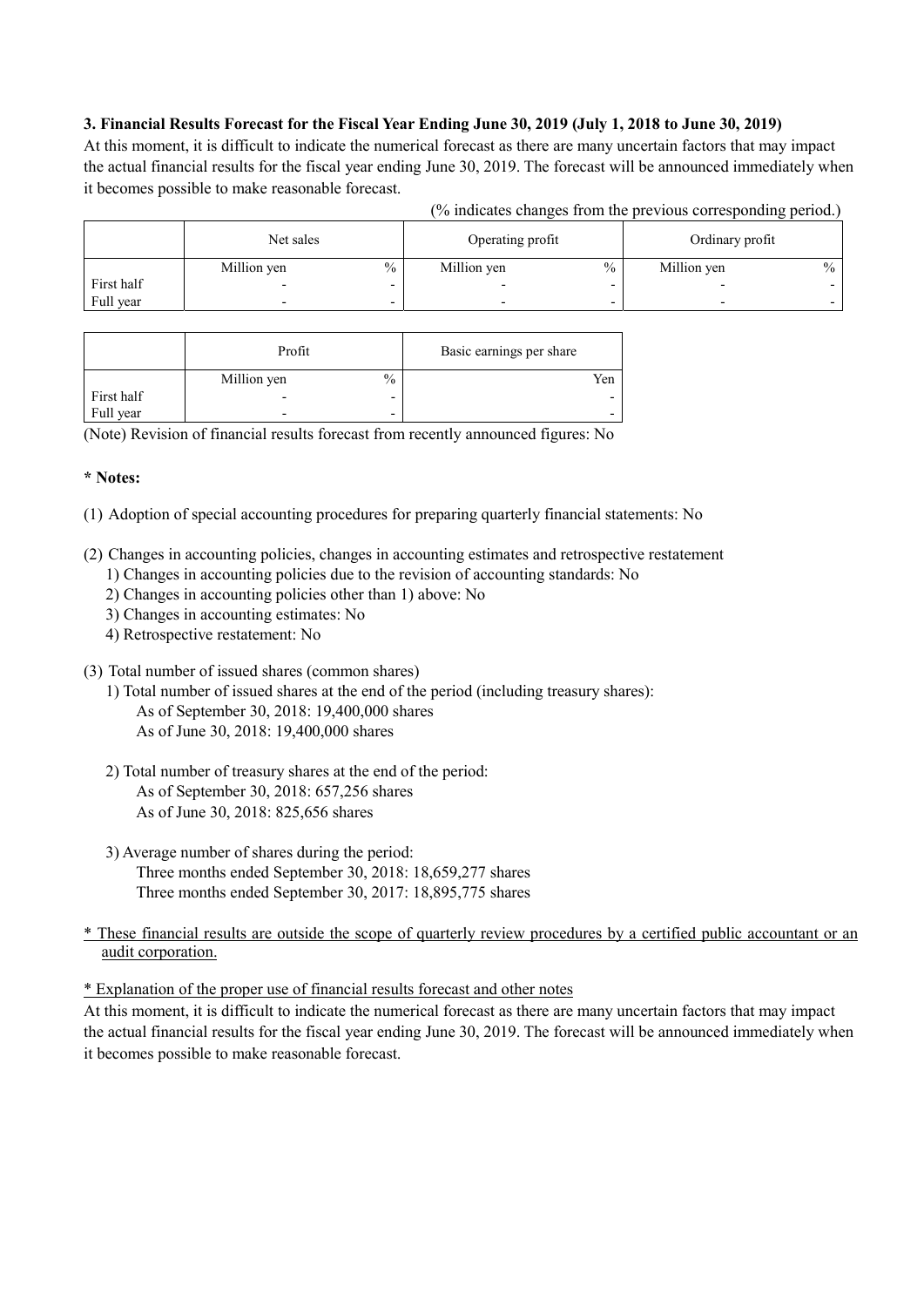## Table of Contents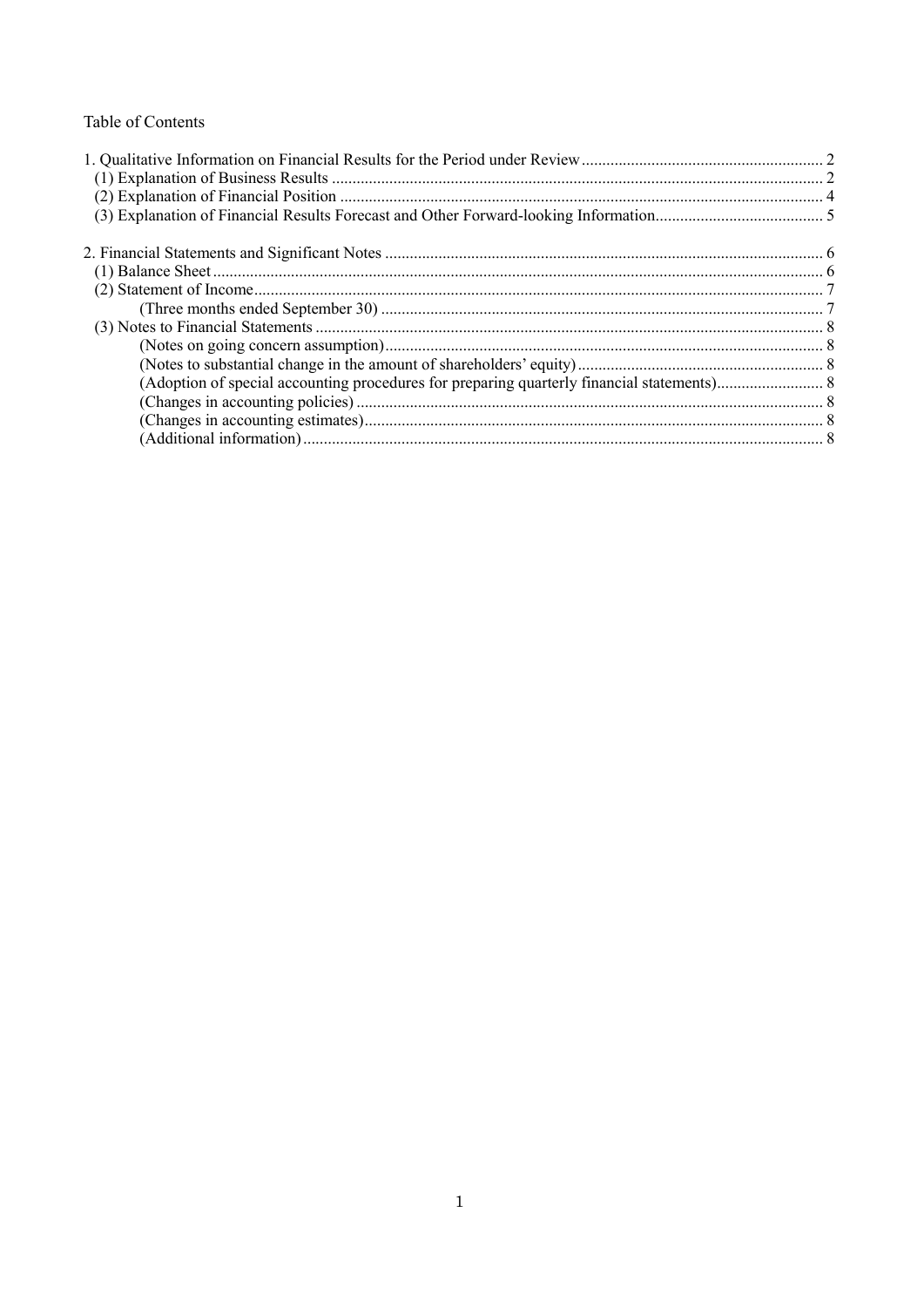## 1. Qualitative Information on Financial Results for the Period under Review

#### (1) Explanation of Business Results

#### 1) Analysis of Business Results

During the three months ended September 30, 2018, the non-face-to-face payment market and its peripheral market on which the Company's business is grounded have shown signs of drastic changes, including the progression of smartphone payments. Under these circumstances, the Company announced the "Medium Term Five-Year Management Plan (July 2016 - June 2021)" in August 2016 to actively and boldly take on new business opportunities, and has conducted activities to promote "Response to the age of electronic money," "Promotion of Bus IT Promotion Solution Project" and "Service support for consumers from the business operator side" as priority measures.

For the three months ended September 30, 2018, the third year of the "Medium Term Five-Year Management Plan (July 2016 - June 2021)," the Company reported net sales of \\$2,473 million (up 3.1% yearon-year), operating profit of ¥142 million (down 34.5% year-on-year), ordinary profit of ¥149 million (down 35.1% year-on-year) and profit of ¥102 million (down 35.3% year-on-year).

2) Changes in Environment Surrounding the Company and Response Strategy = New Medium Term Five-Year Management Plan (July 2016 - June 2021)

The Company's business domain is the non-face-to-face payment market and its peripheral market. The non-face-to-face payment market is expected to continue achieving a certain level of growth in the future. During the period of the New Medium Term Five-Year Management Plan, we are pursuing a growth strategy aimed at achieving the target of ¥5.0 billion in ordinary profit in the final fiscal year by turning the changes in environment, such as the expectation of rapid change in payment methods and others, into new business opportunities.

## A. Current status of WELLNET's "Smartphone payment service," *Shiharai-Hisho*

On August 3, 2017, we began the commercial service of *Shiharai-Hisho*, an electronic money service compatible with the increasingly cashless society expected in the future, with our first client, The Kansai Electric Power Co., Inc. The smartphone application *Shiharai-Hisho* is an electronic money service managed on servers with functions including the following:

- 1) Electronic money can be immediately charged from an affiliated bank (can be charged also from other receiving agencies).
- 2) The reminder function of the *Shiharai-Hisho* prevents one from "carelessly forgetting" payment, thereby improving the collection rate.
- 3) Costs will be reduced as a result of a shift from the issuance of invoices by mail to electronic invoices through *Shiharai-Hisho*.

In addition to Sumitomo Mitsui Banking Corporation, which we have been affiliated with since the beginning of this project, we have completed connections with JAPAN POST BANK Co., Ltd., The Mie Bank, Ltd., The Daisan Bank, Ltd., The Chiba Kogyo Bank, Ltd., THE TAIKO BANK, LTD., The Hokkaido Bank, Ltd., and The Ehime Bank, Ltd. We expect to become affiliated with more banks going forward. In addition, partly due to the banks' requests, we have developed security functions including biometric authentication and real-time monitoring functions for settlement information. Now that these steps have been completed, we will work in collaboration with the affiliated financial institutions to popularize the application and increase the volume of settlement transactions.

In addition to The Kansai Electric Power Co., Inc., our first client to introduce this service, Kyushu Electric Power Co., Inc. and Hokkaido Electric Power Co., Inc., also began offering this service, and we plan to expand it to other power companies going forward. We have also begun activities on a full scale encouraging businesses that have already introduced our Multi Payment Services to also adopt this service. We started development efforts as well to more closely tie *Bus Mori!*, one of our strengths, to *Shiharai-*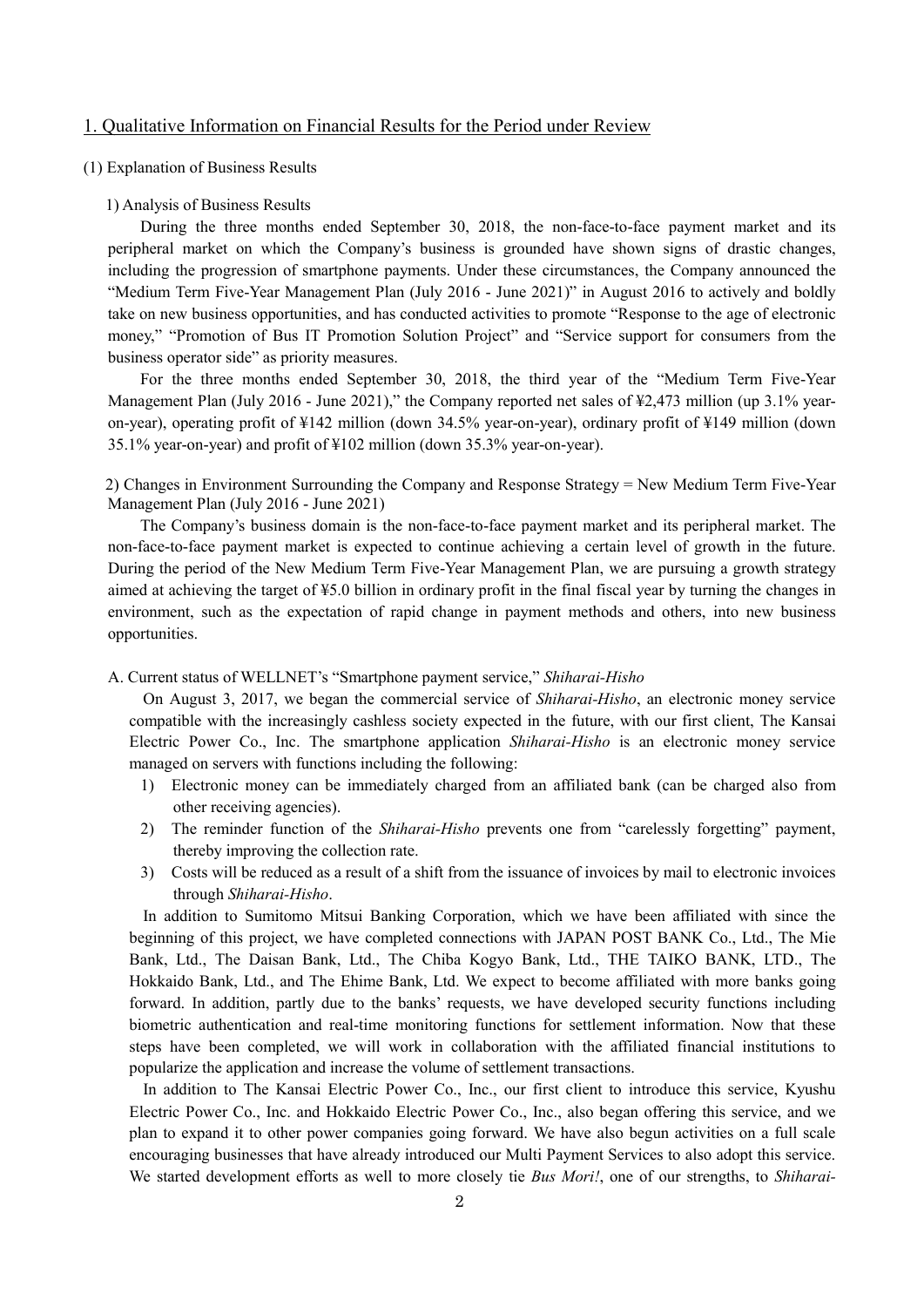#### *Hisho*.

B. Driving forward our Bus IT Promotion Project, *Bus Mori!* SERIES

The number of routes that are compatible with the smartphone application *Bus Mori!* introduced in August 2016 increased to over 250. In addition to the usual smartphone tickets and commuter tickets, we have launched coupon tickets function, *Denshi Mogiri*, and free passes. These functions are steadily expanding.

We are raising recognition for this application by sponsoring the *BUSTABIST* FM radio program, which conveys the appeal of bus travel, on the JFN38 channel, particularly the key TOKYO FM station, every Sunday afternoon. According to the most recent ratings survey, each broadcast reaches 1,700,000 people, and the number of active users (number of unique users who activate the application once or more per month) has exceeded 20,000. We will continue to promote *Bus Mori!* as a service which allows consumers to "buy a highway bus ticket with your smartphone."

#### C. Stable system operation

Our record reflects the effectiveness of our investments in stable operations over the past few years. Furthermore, in the recently occurred Hokkaido Eastern Iburi earthquake, we were able to continue our regular services without interruptions thanks in part to three generators and the dedicated efforts of our employees. We have also involved efforts, such as establishing Quality Management Team, expanding our Internal Auditing Unit, mainly the number of system audit personnel, and posting full-time employees to the Sapporo Office, to reinforce the system of the Sapporo Office, which is responsible for system development and stable operations. We aim to optimize cost performance by making the revenue structure for each service visible on the premise of stable operations in the future.

## D. R&D for the future

In an effort to capture the huge waves of "IoT" and "FinTech," we are actively involved in development of new features including security functions. Additionally, we are forming affiliations where necessary with universities, etc. with diverse knowledge and technologies and choosing the right course for R&D.

We have completed our preparations for establishing a corporate venture capital business, with a view to investing in startup ventures developing payment peripheral platforms.

#### E. Governance

#### 1) WELLNET Arete

The Company defines its raison d'etre and action guidelines for employees in WELLNET Arete (Virtue) with a view to implementing effective governance. Although the product may change, we provide education of the Company's core action philosophy to employees.

#### (WELLNET Arete)

Contribute to society by continuously making "systems that would be handy to have." Proposing and spreading such "systems" to the whole world. Distributing the profit gained from this to employees, shareholders and our next investment.

#### (WELLNET Employee Arete)

I will avoid the pitfalls of stereotypes and think freely.

I will first think on my own, and then propose the best solution for all.

I will promote open discussions while "the one who should decide" will decide and the organization will put it into action.

I will always clearly define "who" will do "what" by "when."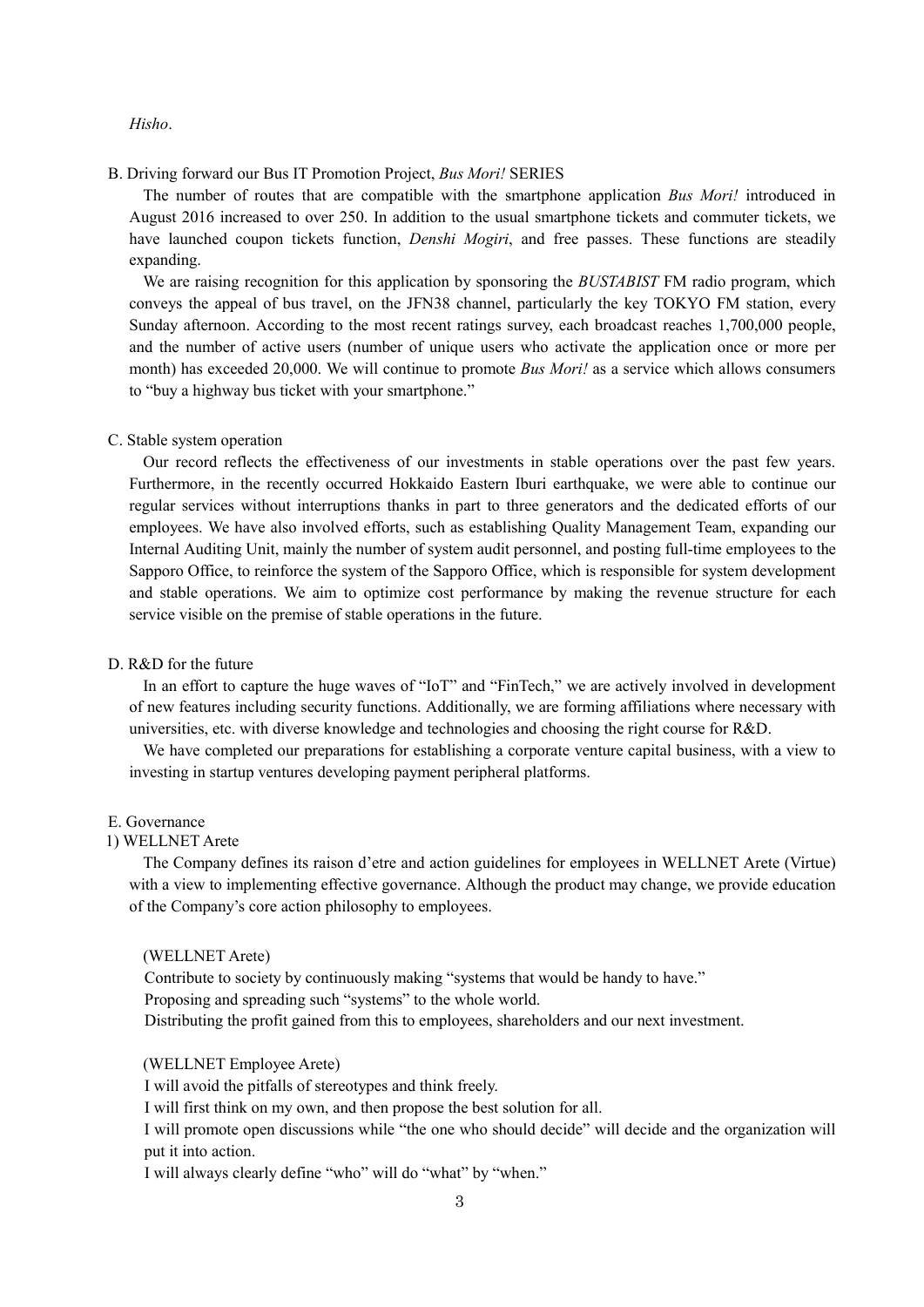I will repeatedly validate the execution result and improve thereon.

I will make honest, accurate and quick reports.

I will conduct business after documenting services to be provided and compensation to be received.

I will hold rectitude as my motto and accept neither entertainment nor gifts.

2) Board of Directors in which Outside Directors make up majority

Guided by the management policy of actively and boldly taking on challenges of significantly expanding business opportunities, the Company made a transition to a "company with an audit and supervisory committee" in September 2017, to enhance transparency in the decision-making process and with an awareness of the corporate governance code.

The majority of the members of the Board of Directors are Outside Directors, with two Internal Directors (of which one is a woman) and three Outside Directors. All members participate in vigorous discussions in every meeting.

#### F. Activities contributing to local communities

As part of our social contribution, we are providing support to many students through our WELLNET Scholarship, established to help financially struggling students at colleges of technology in Hokkaido. Many letters of gratitude were received from these students, which motivated our employees. We will continue with these activities.

In April 2017, we opened the "WELLNET Morino Childcare Center," an in-office childcare center established to give employees at the Sapporo Office peace of mind. As part of our social contribution activities, we have begun accepting children in the surrounding neighborhood as well.

G. Performance forecast and shareholder returns (For the three years starting July 2018) (July 2018 - June 2021)

We will not disclose the initial financial forecast for the fiscal year ending June 2019 so that we can continue with our management policy, as stated above, of embracing large and swift investment in the face of large business opportunities currently available.

Meanwhile, we will set the dividend payout ratio at 50% or more until the fiscal year ending June 30, 2021 and pay a dividend of ¥50 even when dividend per share is less than ¥50, as consideration for shareholders and in order to encourage shareholders to make long-term investment with peace of mind.

Going forward, we will seek to become a company that is loved by our customers, employees and shareholders with high expectations as we work to improve our corporate value. We hope that you look forward to the challenges we take on in the future.

#### (2) Explanation of Financial Position

Total assets as of September 30, 2018 stood at ¥20,484 million. Current assets were ¥18,074 million. This mainly comprises cash and deposits of ¥13,978 million. Cash and deposits include ¥11,363 million of receiving agency deposit in money collection business, which is the money kept temporarily by the Company up to the predetermined date of transfer to operators in the following month. Non-current assets amounted to ¥2,409 million. This mainly comprises property, plant and equipment of ¥502 million, intangible assets of ¥1,189 million, and investments and other assets of ¥717 million.

Meanwhile, total liabilities amounted to ¥13,320 million. This mainly comprises receiving agency deposit of ¥11,363 million.

Total net assets amounted to ¥7,164 million. This mainly comprises shareholders' equity of ¥7,066 million.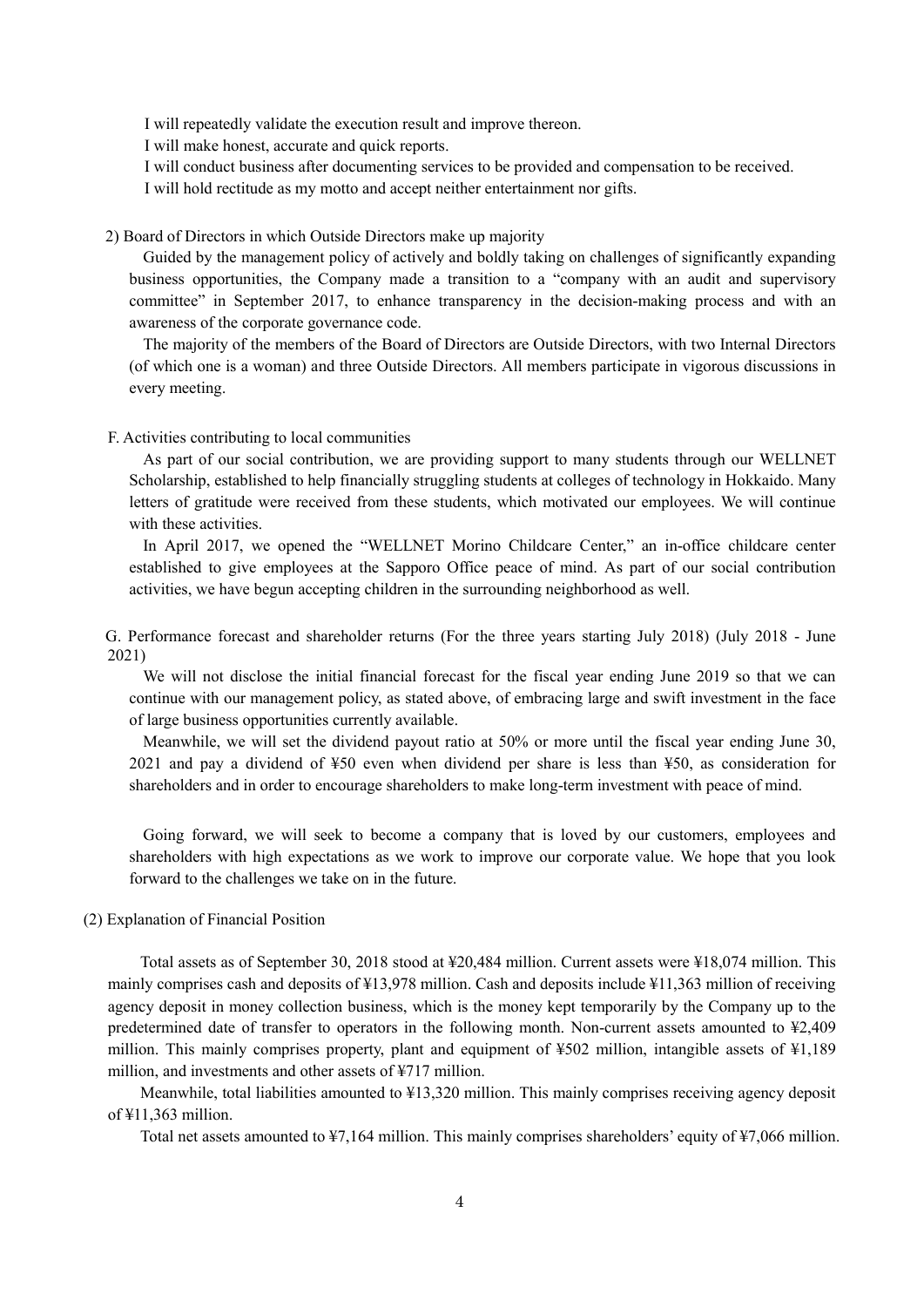## (3) Explanation of Financial Results Forecast and Other Forward-looking Information

At this moment, it is difficult to indicate the numerical forecast as there are many uncertain factors that may impact the actual financial results for the fiscal year ending June 30, 2019. The forecast will be announced immediately when it becomes possible to make reasonable forecast.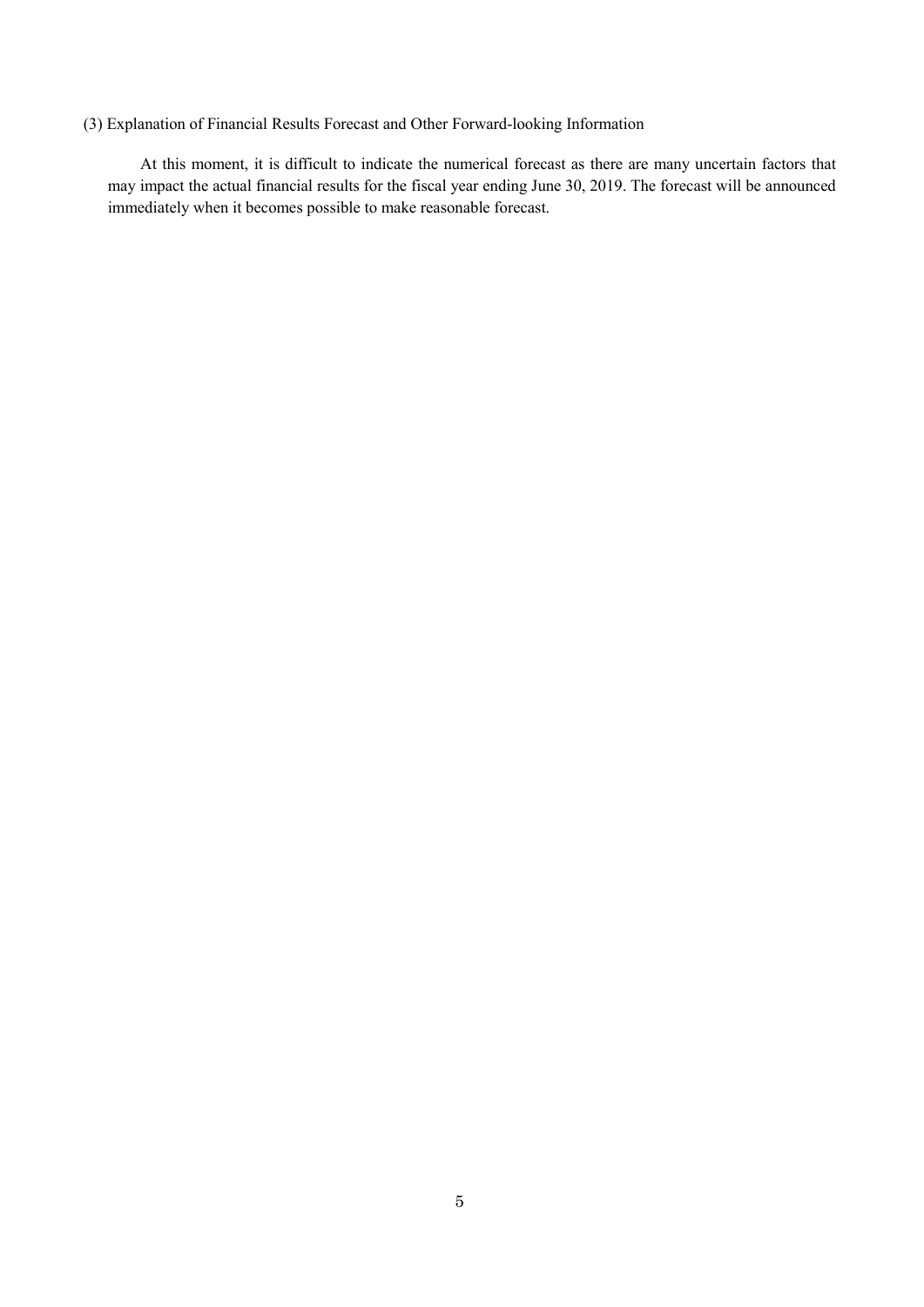## 2. Financial Statements and Significant Notes

(1) Balance Sheet

|                                                       |                     | (Thousands of yen)       |
|-------------------------------------------------------|---------------------|--------------------------|
|                                                       | As of June 30, 2018 | As of September 30, 2018 |
| Assets                                                |                     |                          |
| Current assets                                        |                     |                          |
| Cash and deposits                                     | 10,564,002          | 13,978,225               |
| Accounts receivable - trade                           | 539,030             | 620,156                  |
| Operating accounts receivable                         | 36,072              | 8,281                    |
| Securities                                            | 1,999,913           | 1,999,913                |
| Merchandise                                           | 2,206               | 1,920                    |
| Work in process                                       | 6,630               | 8,880                    |
| Supplies                                              | 1,433               | 1,292                    |
| Other                                                 | 1,322,082           | 1,456,260                |
| Total current assets                                  | 14,471,371          | 18,074,930               |
| Non-current assets                                    |                     |                          |
| Property, plant and equipment                         | 528,130             | 502,565                  |
| Intangible assets                                     | 1,105,878           | 1,189,475                |
| Investments and other assets                          | 705,978             | 717,483                  |
| Total non-current assets                              | 2,339,987           | 2,409,524                |
| Total assets                                          | 16,811,358          | 20,484,454               |
| Liabilities                                           |                     |                          |
| <b>Current liabilities</b>                            |                     |                          |
| Accounts payable - trade                              | 512,434             | 506,333                  |
| Operating accounts payable                            | 73,555              | 18,959                   |
| Receiving agency deposits                             | 6,959,082           | 11,363,252               |
| Income taxes payable                                  | 117,135             | 65,784                   |
| Provision for bonuses                                 |                     | 37,737                   |
| Provision for point card certificates                 | 362                 | 8                        |
| Other                                                 | 1,063,212           | 1,139,039                |
| Total current liabilities                             |                     |                          |
|                                                       | 8,725,783           | 13, 131, 115             |
| Non-current liabilities                               |                     |                          |
| Provision for granting of shares                      | 42,407              | 44,031                   |
| Asset retirement obligations                          | 7,049               | 7,075                    |
| Long-term accounts payable - other                    | 119,007             | 119,007                  |
| Other                                                 | 9,921               | 18,985                   |
| Total non-current liabilities                         | 178,385             | 189,099                  |
| <b>Total liabilities</b>                              | 8,904,169           | 13,320,215               |
| Net assets                                            |                     |                          |
| Shareholders' equity                                  |                     |                          |
| Capital stock                                         | 667,782             | 667,782                  |
| Capital surplus                                       | 3,509,216           | 3,509,216                |
| Retained earnings                                     | 4,690,225           | 3,747,523                |
| Treasury shares                                       | (1,054,932)         | (857, 954)               |
| Total shareholders' equity                            | 7,812,292           | 7,066,568                |
| Valuation and translation adjustments                 |                     |                          |
| Valuation difference on available-for-sale securities | 485                 | 510                      |
| Total valuation and translation adjustments           | 485                 | 510                      |
| Share acquisition rights                              | 94,411              | 97,160                   |
| Total net assets                                      | 7,907,189           | 7,164,239                |
| Total liabilities and net assets                      | 16,811,358          | 20,484,454               |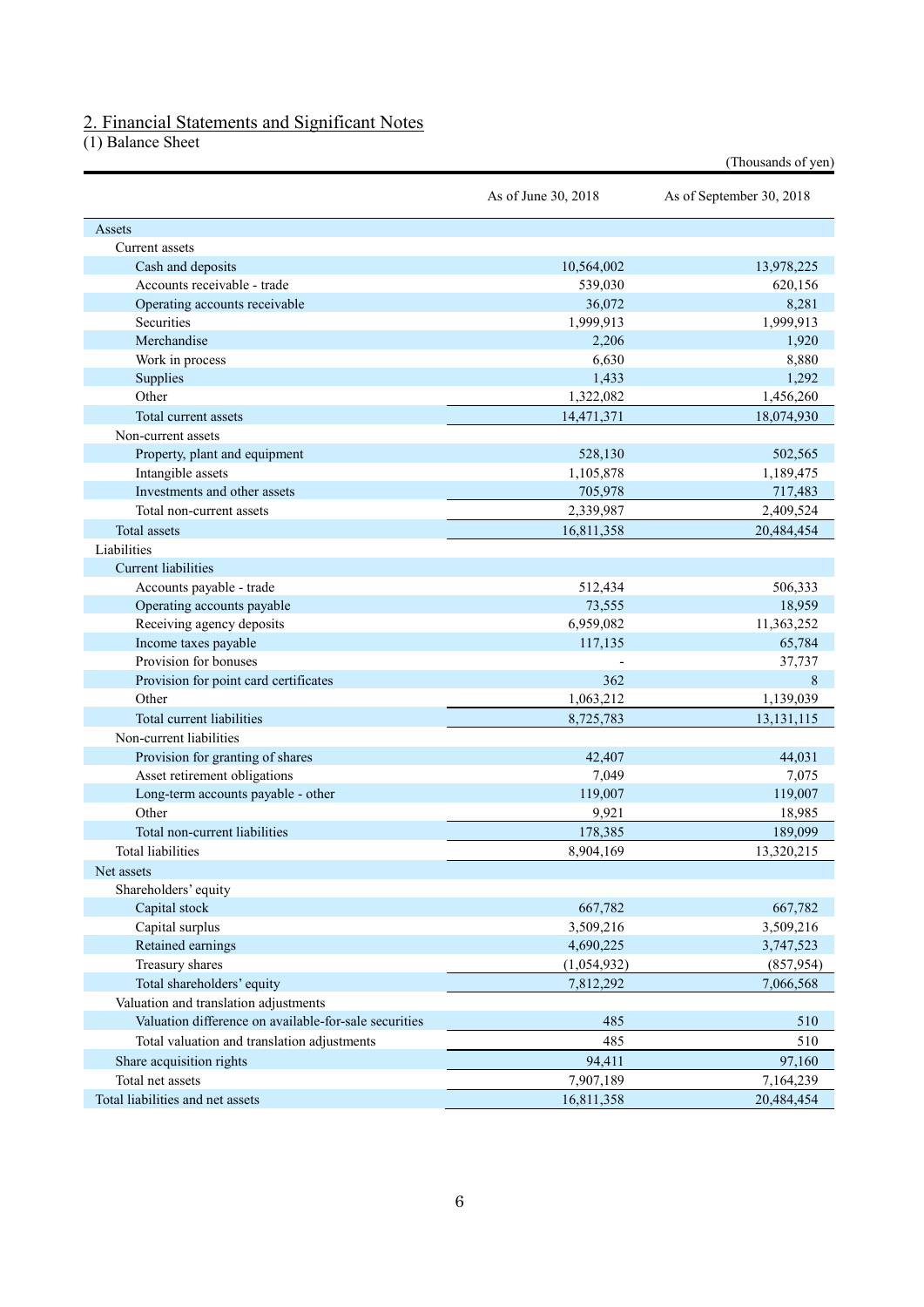## (2) Statement of Income

(Three months ended September 30)

|                                              |                            | (Thousands of yen)         |
|----------------------------------------------|----------------------------|----------------------------|
|                                              | For the three months ended | For the three months ended |
|                                              | September 30, 2017         | September 30, 2018         |
| Net sales                                    | 2,399,006                  | 2,473,369                  |
| Cost of sales                                | 1,861,317                  | 2,045,012                  |
| Gross profit                                 | 537,689                    | 428,357                    |
| Selling, general and administrative expenses | 320,475                    | 286,114                    |
| Operating profit                             | 217,214                    | 142,242                    |
| Non-operating income                         |                            |                            |
| Interest income                              | 1,229                      | 1,219                      |
| Refunded consumption taxes                   | 11,864                     |                            |
| Gain on investments in partnership           |                            | 3,358                      |
| Other                                        | 1,511                      | 2,387                      |
| Total non-operating income                   | 14,605                     | 6,965                      |
| Non-operating expenses                       |                            |                            |
| Loss on investments in partnership           | 2,026                      |                            |
| Total non-operating expenses                 | 2,026                      |                            |
| Ordinary profit                              | 229,793                    | 149,208                    |
| Profit before income taxes                   | 229,793                    | 149,208                    |
| Income taxes - current                       | 81,240                     | 58,426                     |
| Income taxes - deferred                      | (10, 230)                  | (11,968)                   |
| Total income taxes                           | 71,009                     | 46,457                     |
| Profit                                       | 158,783                    | 102,750                    |